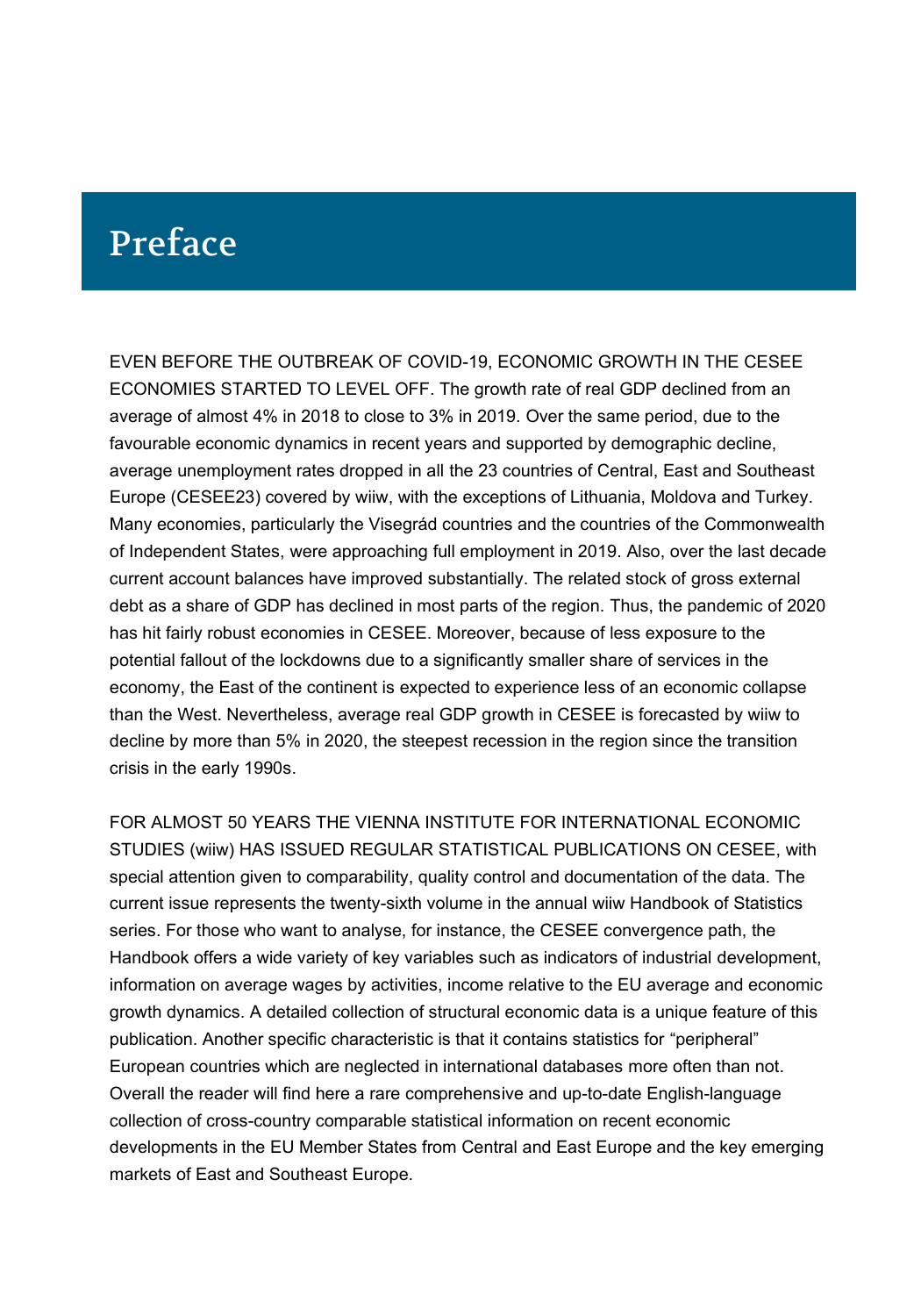

**Population, change in %**

**Unemployment rate (LFS), in** %



**Gross domestic product, 2014=100**



**Current account in % of GDP**



**GDP per capita in EUR at PPP**





Source: wiiw Annual Database incorporating national and Eurostat statistics.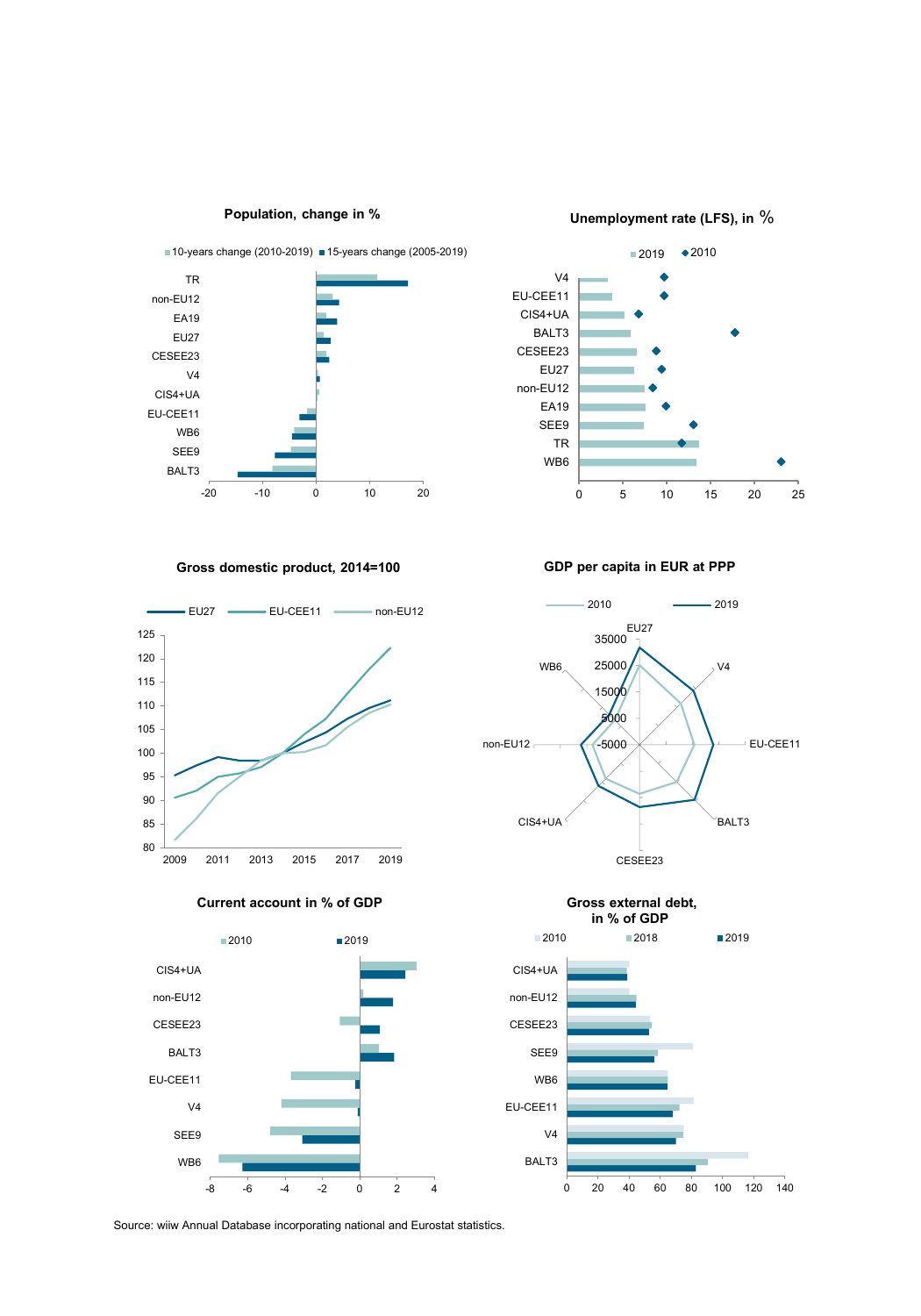The individual time series, tables and maps in this Handbook have been directly extracted and processed from the wiiw Databases which are maintained and regularly updated by wiiw. The Handbook has been designed and edited by the wiiw statistics department.

The tables and maps in the Handbook reflect information and updates of the wiiw Databases as of the beginning of November 2020.

Please address any comments and questions to: The Vienna Institute for International Economic Studies (wiiw) A 1060 Vienna, Rahlgasse 3 tel. (+43 1) 533 66 10, fax (+43 1) 533 66 10 50, e-mail: wiiw@wiiw.ac.at

**Mario Holzner**, Director **Monika Schwarzhappel**, Head of Statistics Department

wiiw statistics department:

**Alexandra Bykova, Beata Borosak, Nadya Heger, Beate Muck, Galina Vasaros, David Zenz**

wiiw IT support: **Rafael Koncilja**

Editor's note:

It is with extreme sadness that we have to inform you that the former Deputy Director of wiiw, Peter Havlik, died on December 2<sup>nd</sup> 2020. Peter Havlik joined wiiw in 1982 as a researcher in East-West economic relations. During his long career at wiiw, his research focused on the economy of Russia, EU-Russian relations, European integration and competitiveness. Throughout his time at the institute, he was a strong supporter and promoter of wiiw's comprehensive statistical activities and databases. Until 2013 he acted as a co-editor of wiiw's Handbook of Statistics.

We also want to inform you that on April 16, we lost our dear colleague and friend Goran Paunovic, who was responsible for layout and technical production of the wiiw Handbook of Statistics for decades. Goran joined wiiw in 1997 as IT assistant and took over software engineering and website development in 2005. With great dedication and commitment, he supported the statistics department in all matters in order to improve work processes and efficiency. Following a short but serious illness, Goran merely became 41 years old.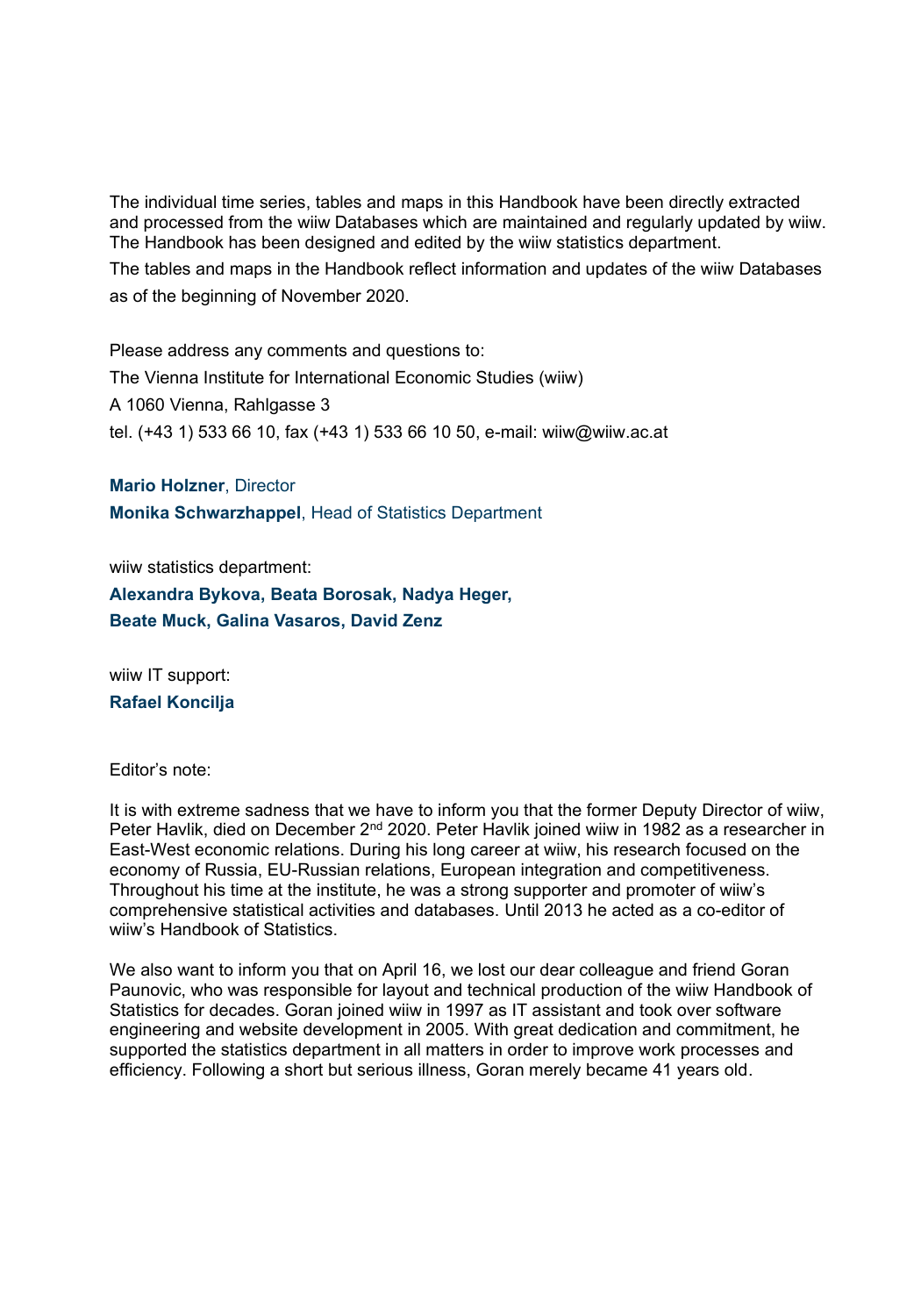## **CONTENTS**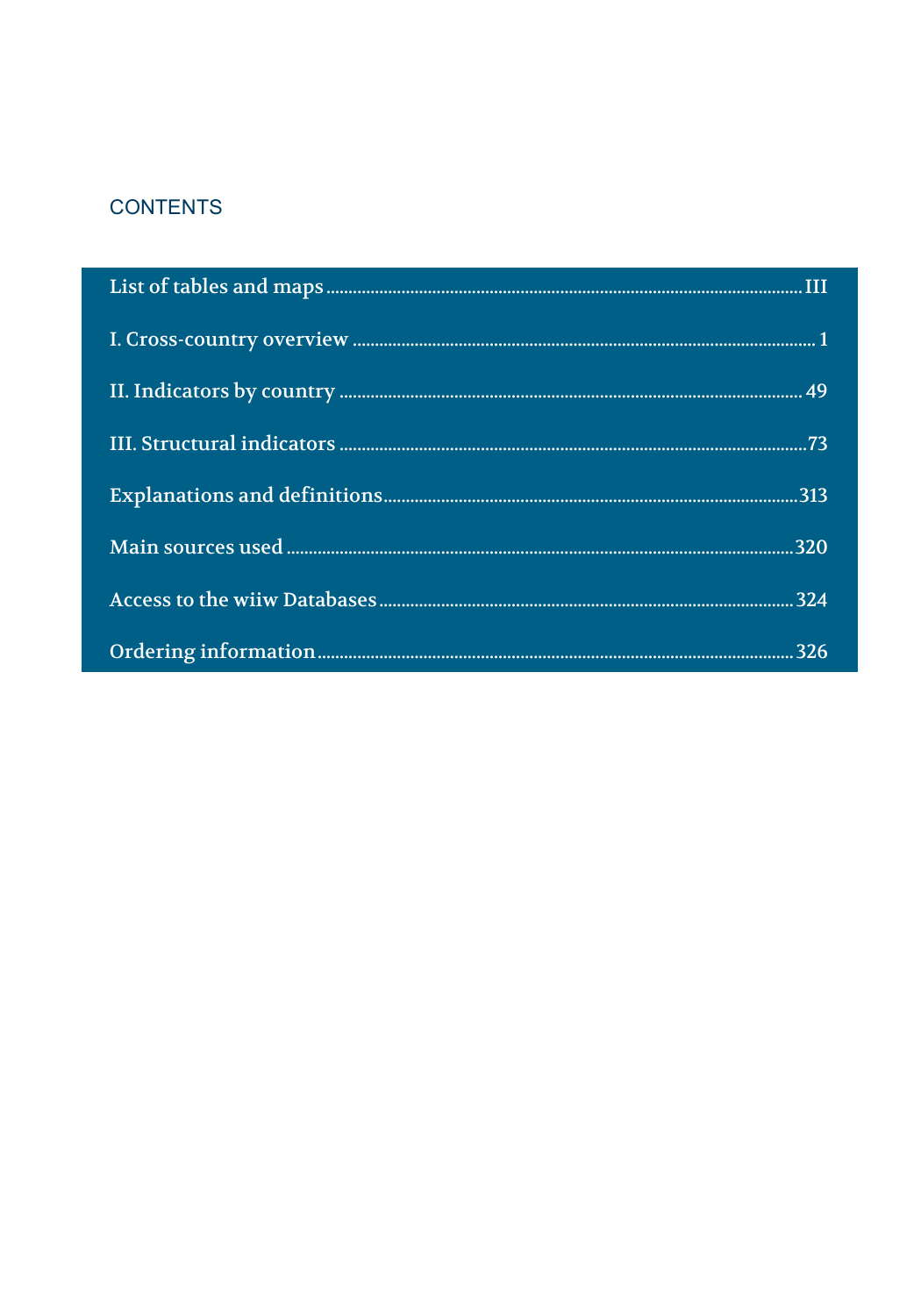### LIST OF TABLES AND MAPS

## I Cross-country overview

| Table I/6 / Gross domestic product per capita at PPPs relative to EU-27  10 |  |
|-----------------------------------------------------------------------------|--|
|                                                                             |  |
|                                                                             |  |
|                                                                             |  |
|                                                                             |  |
|                                                                             |  |
|                                                                             |  |
|                                                                             |  |
|                                                                             |  |
|                                                                             |  |
|                                                                             |  |
|                                                                             |  |
|                                                                             |  |
|                                                                             |  |
|                                                                             |  |
|                                                                             |  |
|                                                                             |  |
|                                                                             |  |
|                                                                             |  |
|                                                                             |  |
|                                                                             |  |
|                                                                             |  |
|                                                                             |  |
|                                                                             |  |
|                                                                             |  |
|                                                                             |  |
|                                                                             |  |
|                                                                             |  |

Map I/3 Gross domestic product per capita at PPPs, 2019..............................................................9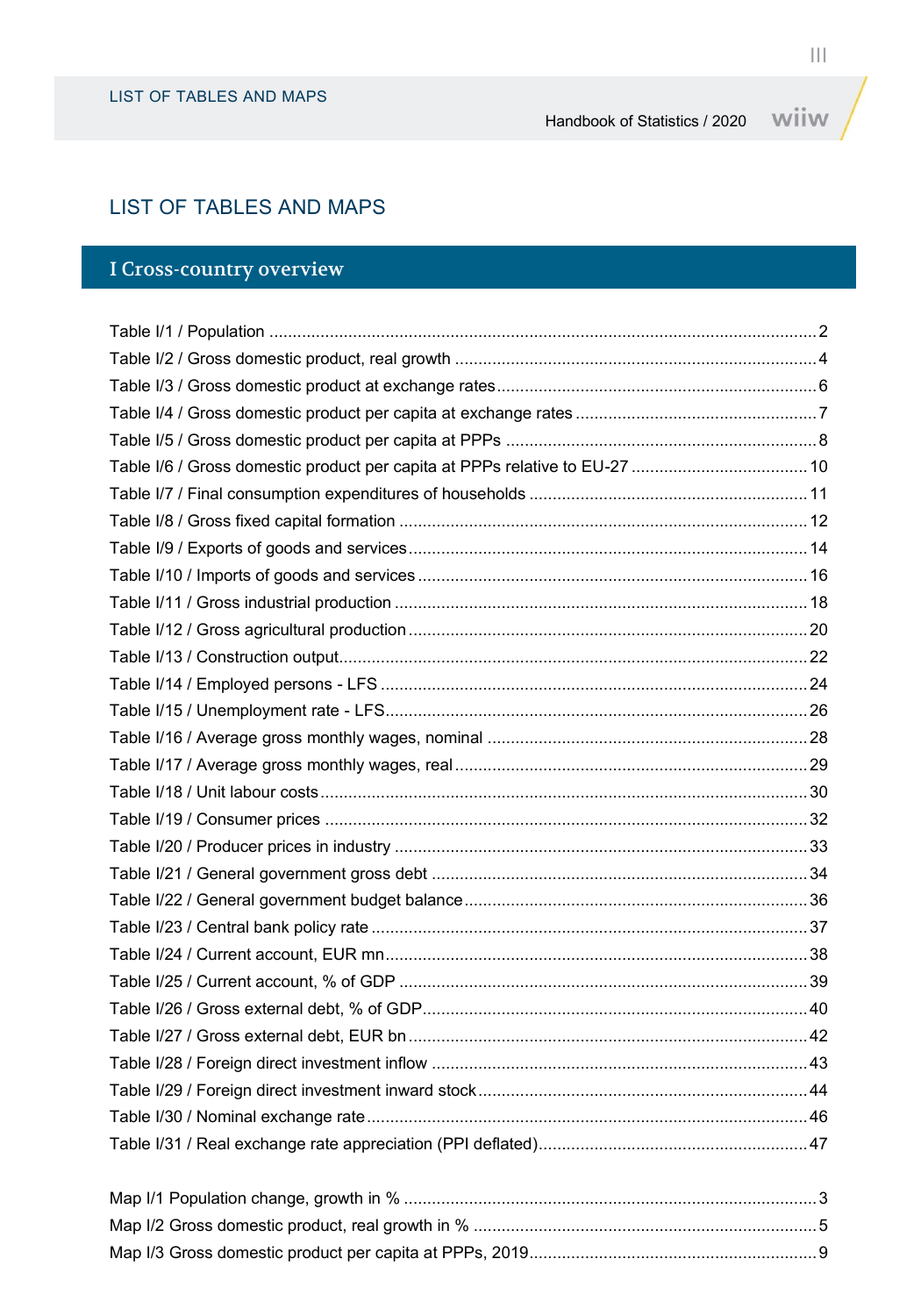#### wiiw Handbook of Statistics / 2020

| Map I/6 Export of machinery and transport equipment (SITC 7) in total exports, in % 17 |  |
|----------------------------------------------------------------------------------------|--|
|                                                                                        |  |
|                                                                                        |  |
|                                                                                        |  |
|                                                                                        |  |
|                                                                                        |  |
|                                                                                        |  |
|                                                                                        |  |
|                                                                                        |  |
|                                                                                        |  |

## II Indicators by country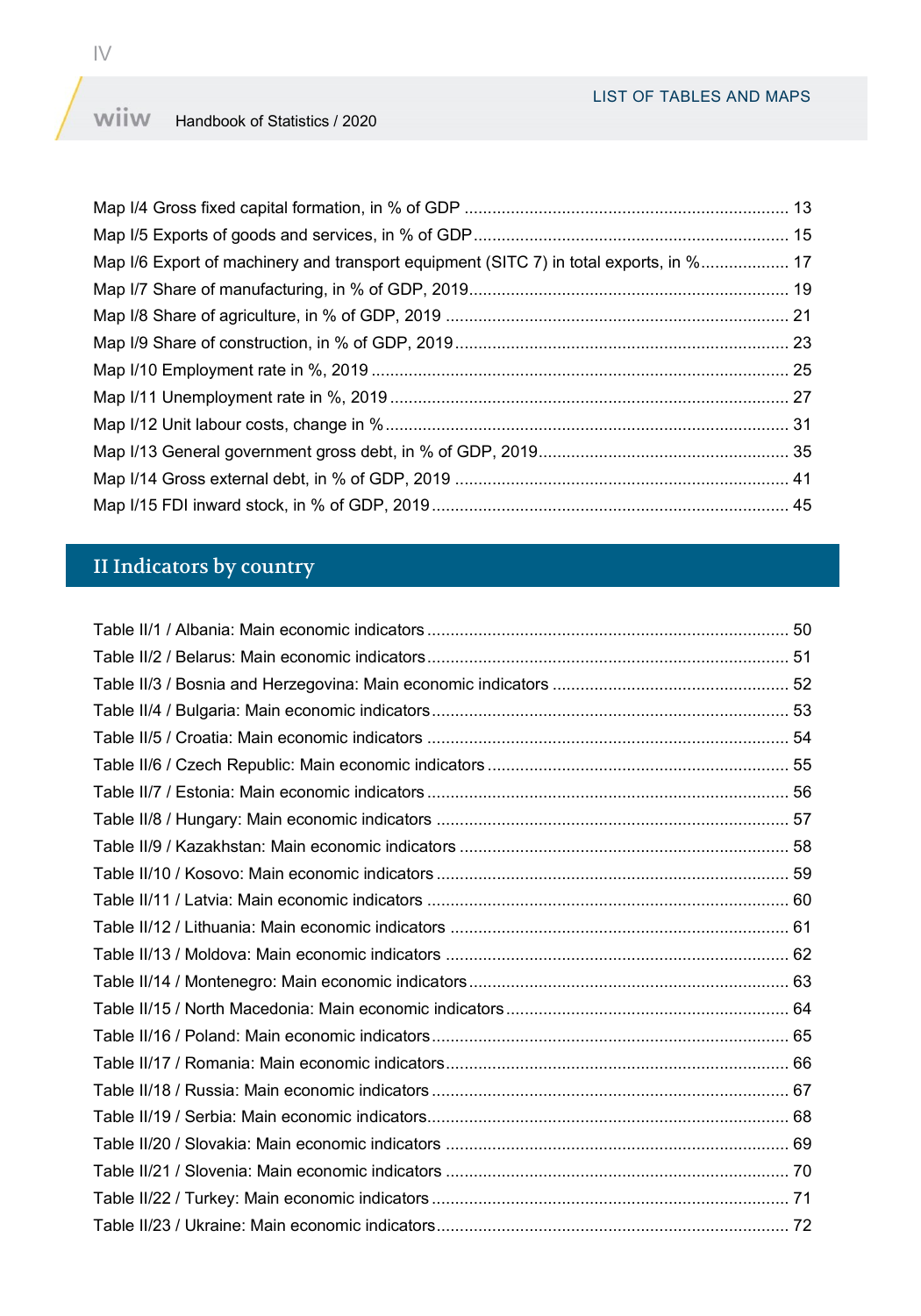## III Structural indicators

#### III/1 Gross domestic product by activities

| Table III/1.3 / Bosnia and Herzegovina: GDP and gross value added by activities  76<br>Table III/1.15 / North Macedonia: GDP and gross value added by activities  88 |  |
|----------------------------------------------------------------------------------------------------------------------------------------------------------------------|--|
|                                                                                                                                                                      |  |
|                                                                                                                                                                      |  |
|                                                                                                                                                                      |  |
|                                                                                                                                                                      |  |
|                                                                                                                                                                      |  |
|                                                                                                                                                                      |  |
|                                                                                                                                                                      |  |
|                                                                                                                                                                      |  |
|                                                                                                                                                                      |  |
|                                                                                                                                                                      |  |
|                                                                                                                                                                      |  |
|                                                                                                                                                                      |  |
|                                                                                                                                                                      |  |
|                                                                                                                                                                      |  |
|                                                                                                                                                                      |  |
|                                                                                                                                                                      |  |
|                                                                                                                                                                      |  |
|                                                                                                                                                                      |  |
|                                                                                                                                                                      |  |
|                                                                                                                                                                      |  |
|                                                                                                                                                                      |  |
|                                                                                                                                                                      |  |

## III/2 Gross domestic product by expenditure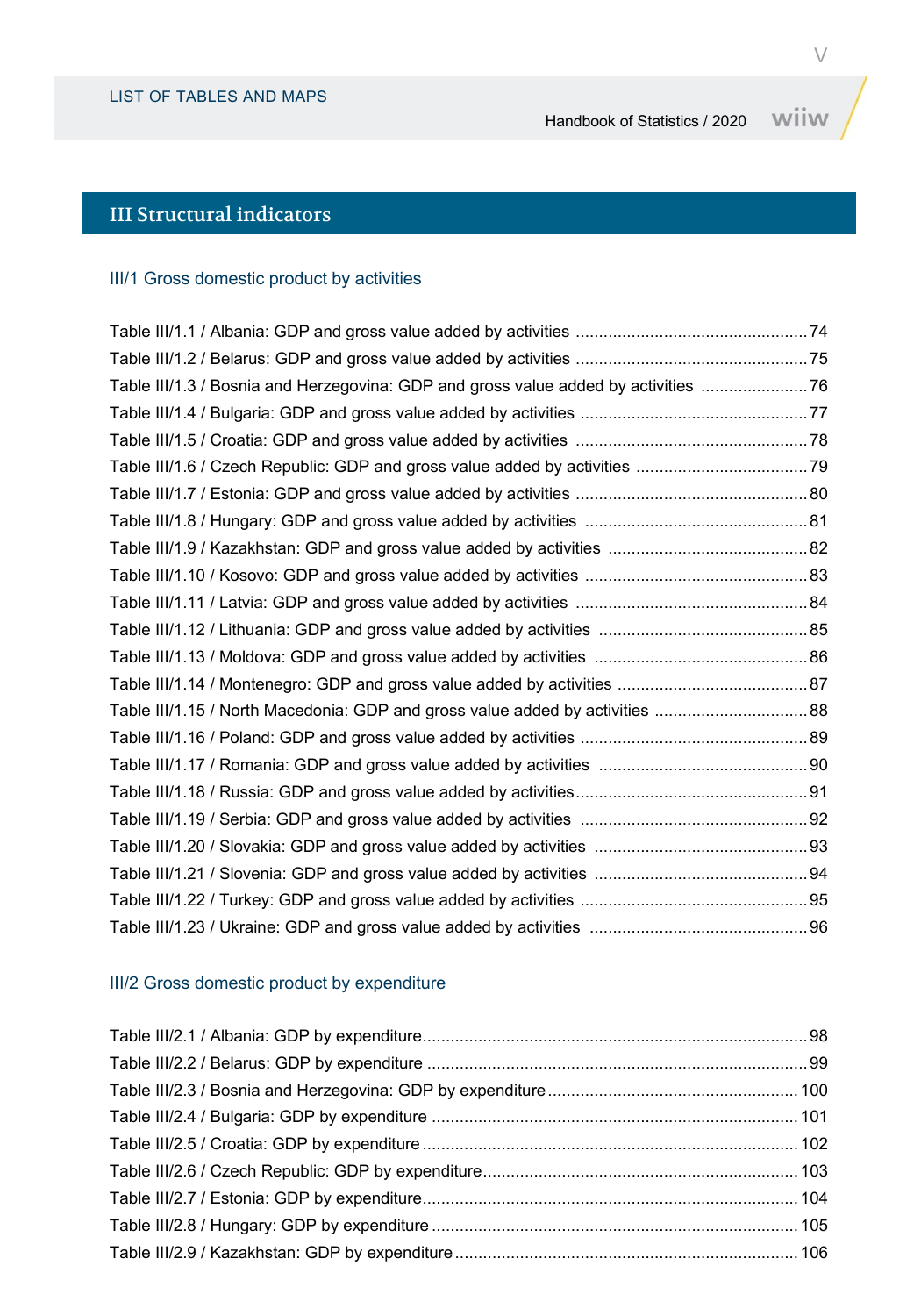#### wiiw Handbook of Statistics / 2020

## III/3 Gross fixed capital formation by activities

| Table III/3.3 / Bosnia and Herzegovina: Gross fixed capital formation by activities  124 |
|------------------------------------------------------------------------------------------|
|                                                                                          |
|                                                                                          |
| Table III/3.6 / Czech Republic: Gross fixed capital formation by activities 127          |
|                                                                                          |
|                                                                                          |
|                                                                                          |
|                                                                                          |
|                                                                                          |
|                                                                                          |
|                                                                                          |
| Table III/3.14 / North Macedonia: Gross fixed capital formation by activities 135        |
|                                                                                          |
|                                                                                          |
|                                                                                          |
|                                                                                          |
|                                                                                          |
|                                                                                          |
|                                                                                          |
|                                                                                          |
|                                                                                          |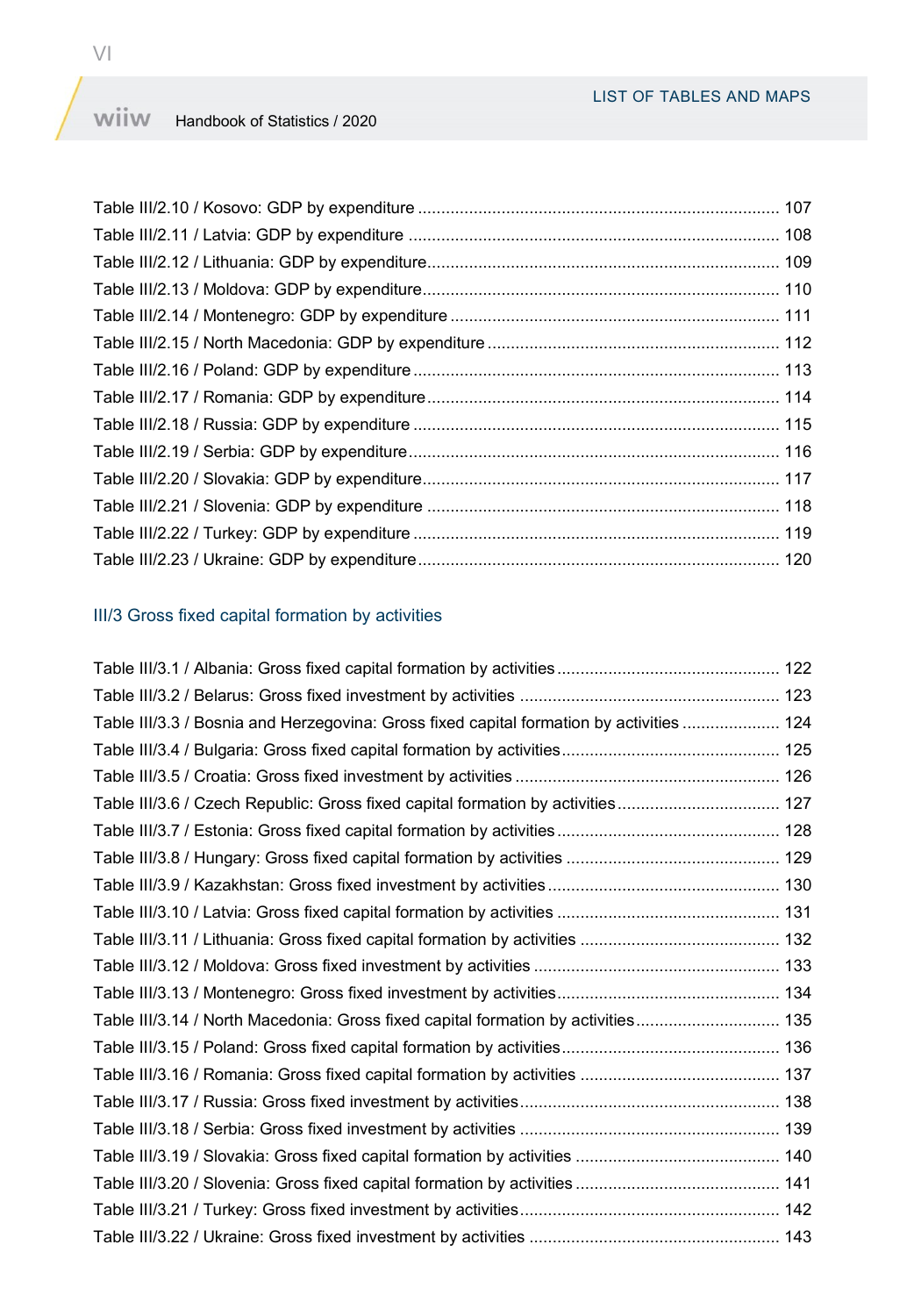#### III/4 Employment by activities

## III/5 Average gross monthly wages by activities

| Table III/5.3 / Bosnia and Herzegovina: Average gross monthly wages by activities  172 |  |
|----------------------------------------------------------------------------------------|--|
|                                                                                        |  |
|                                                                                        |  |
|                                                                                        |  |
|                                                                                        |  |
|                                                                                        |  |
|                                                                                        |  |
|                                                                                        |  |
|                                                                                        |  |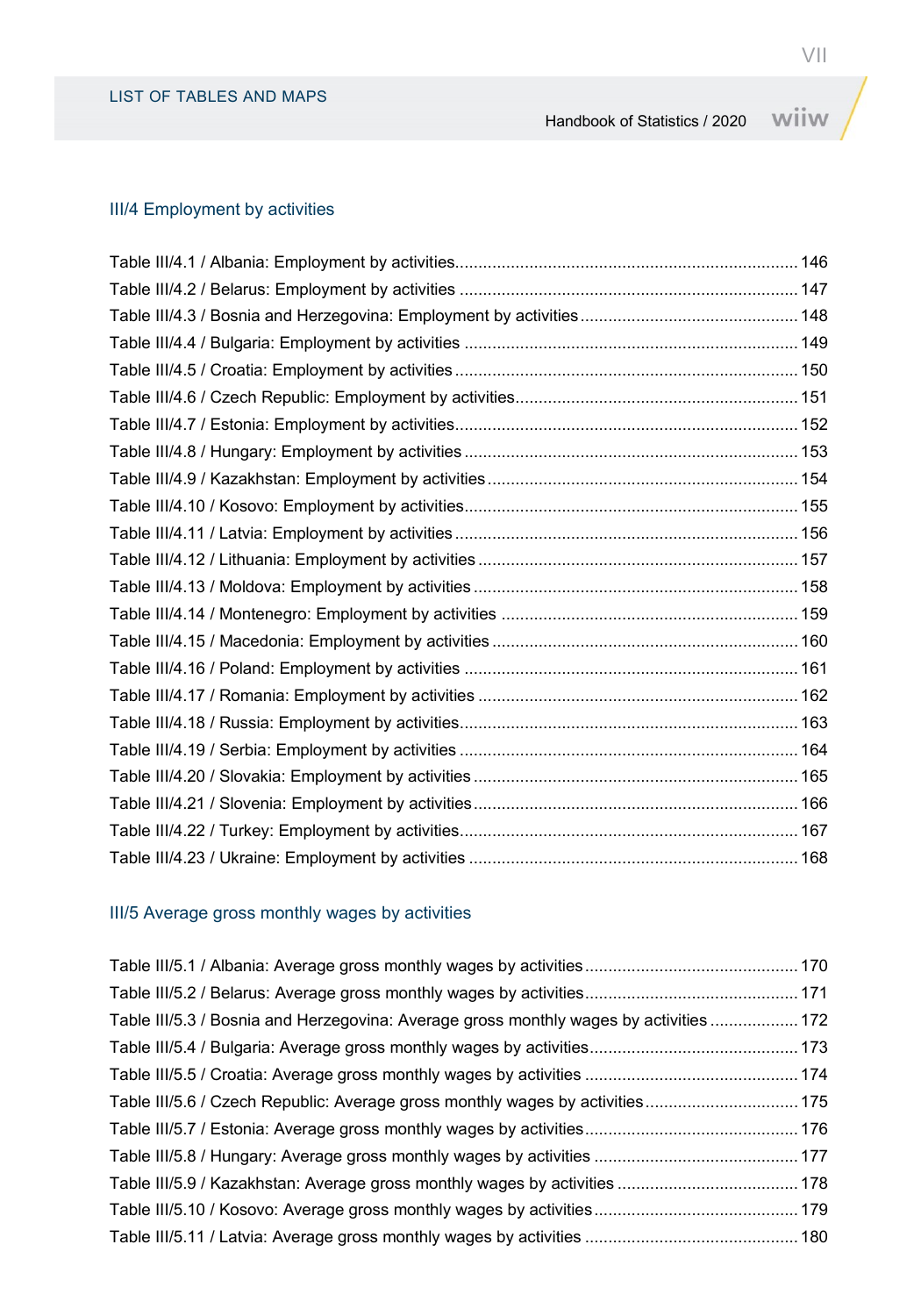#### wiiw Handbook of Statistics / 2020

| Table III/5.15 / North Macedonia: Average gross monthly wages by activities  184 |  |
|----------------------------------------------------------------------------------|--|
|                                                                                  |  |
|                                                                                  |  |
|                                                                                  |  |
|                                                                                  |  |
|                                                                                  |  |
|                                                                                  |  |
|                                                                                  |  |
|                                                                                  |  |

#### III/6 Foreign trade by partners

| Table III/6.3 / Bosnia and Herzegovina: Foreign trade by the top twenty partners  196 |  |
|---------------------------------------------------------------------------------------|--|
|                                                                                       |  |
|                                                                                       |  |
|                                                                                       |  |
|                                                                                       |  |
|                                                                                       |  |
|                                                                                       |  |
|                                                                                       |  |
|                                                                                       |  |
|                                                                                       |  |
|                                                                                       |  |
|                                                                                       |  |
| Table III/6.15 / North Macedonia: Foreign trade by the top twenty partners 208        |  |
|                                                                                       |  |
|                                                                                       |  |
|                                                                                       |  |
|                                                                                       |  |
|                                                                                       |  |
|                                                                                       |  |
|                                                                                       |  |
|                                                                                       |  |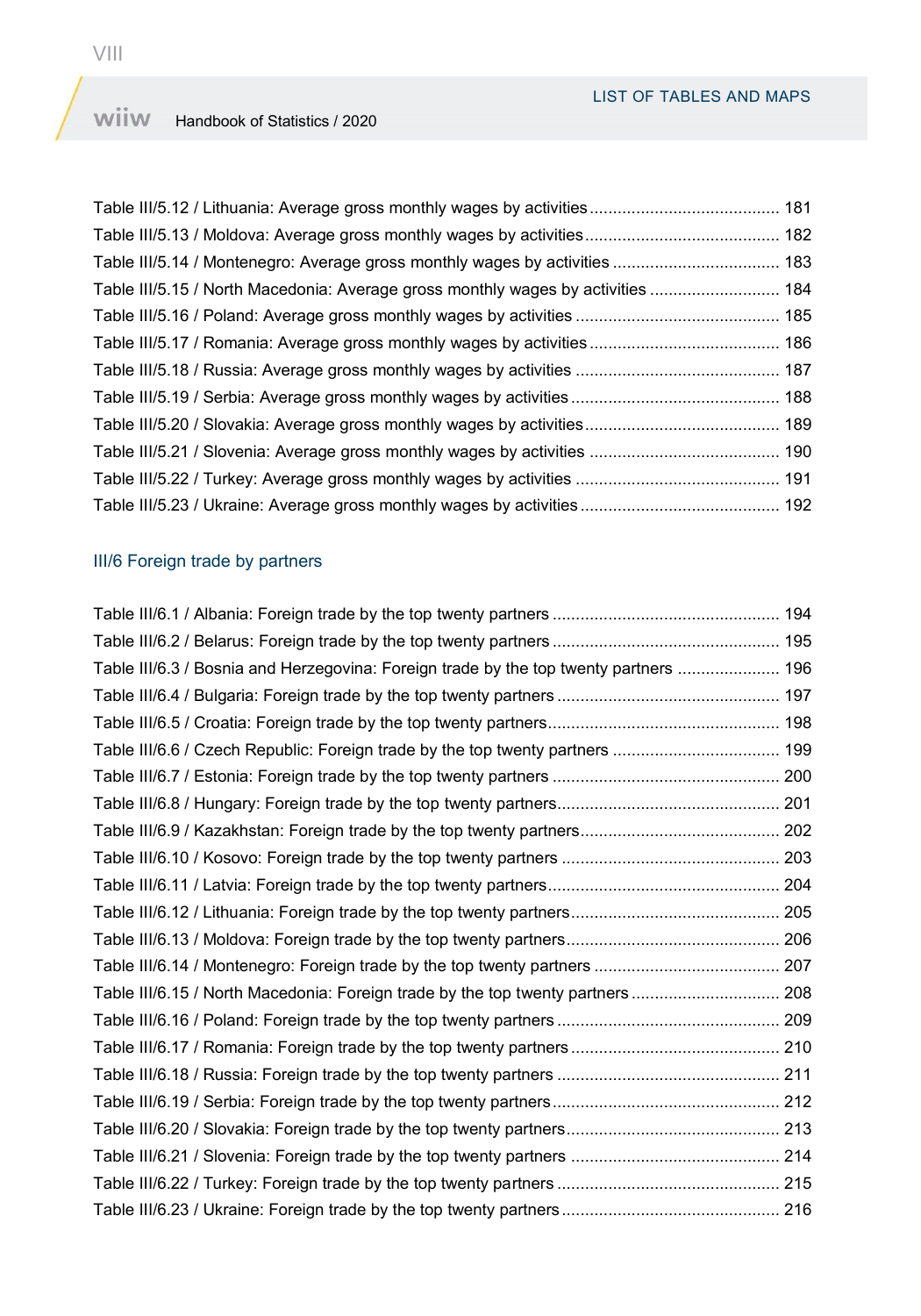#### III/7 Foreign trade by commodities

| Table III/7.3 / Bosnia and Herzegovina: Trade by SITC commodity groups 220 |
|----------------------------------------------------------------------------|
|                                                                            |
|                                                                            |
|                                                                            |
|                                                                            |
|                                                                            |
|                                                                            |
|                                                                            |
|                                                                            |
|                                                                            |
|                                                                            |
|                                                                            |
|                                                                            |
|                                                                            |
|                                                                            |
|                                                                            |
|                                                                            |
|                                                                            |
|                                                                            |
|                                                                            |
|                                                                            |
|                                                                            |

#### III/8 FDI inward stock